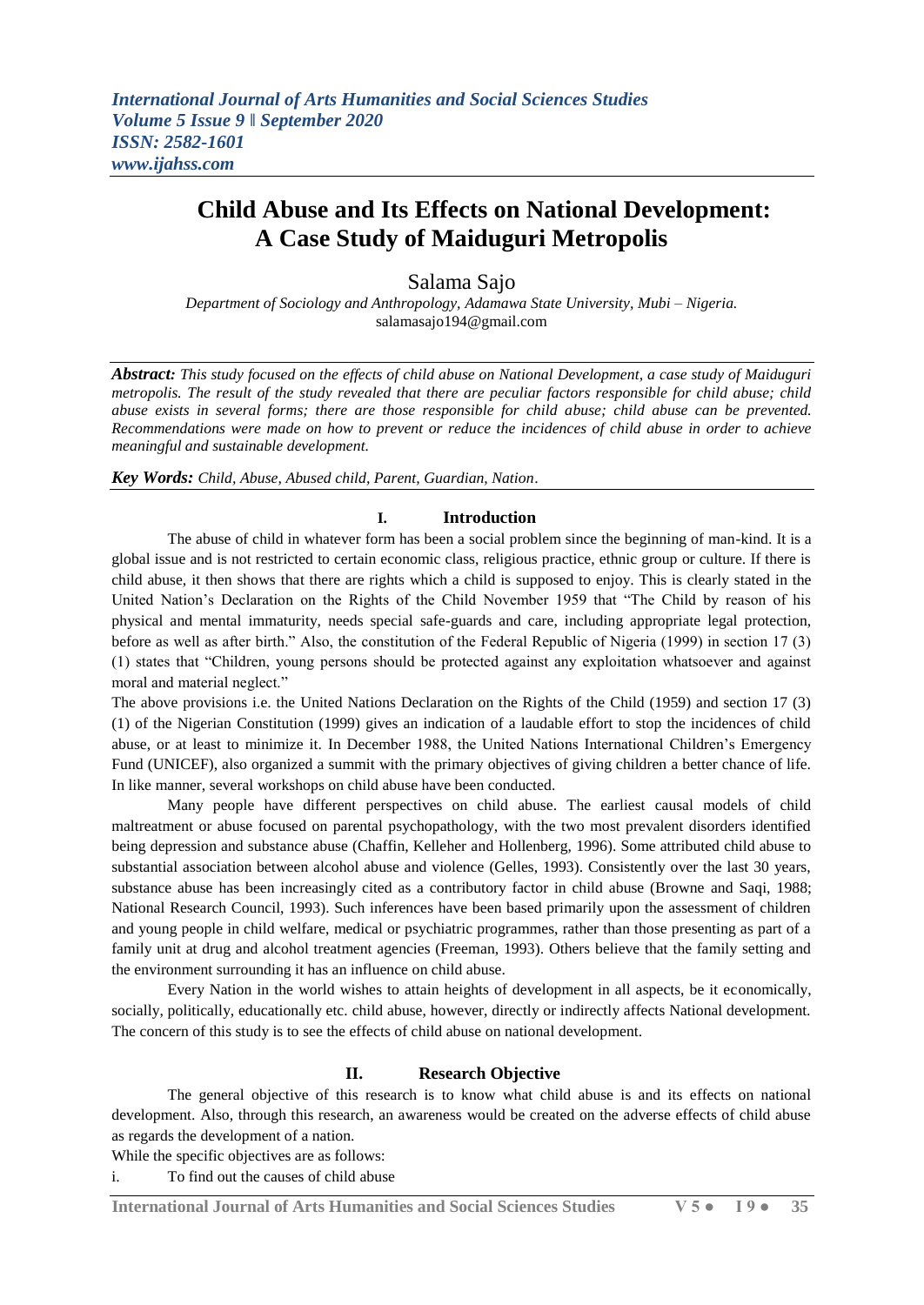- ii. to examine the various forms of child abuse
- iii. to know those who are responsible for child abuse
- iv. to examine the ways through which child abuse can be prevented.

## **III. Theoretical Framework**

The relevant theory to this study is the theory of "Humanism." This is because the theory seek to affirm the dignity of human being. The phenomenon of child abuse is prevailing because of the lack of respect and dignity accorded to children by their parents, guardians or any other person in the society. The effects of child abuse on National development wouldn"t have been called for if there were no instances of child abuse.

Humanism, as practiced in sociology has a fundamental assumption that sociology should be a moral enterprise, one whose fundamental purpose is to challenge the views and conditions that restrain human potential in a given society. Again, sociologists operating in the humanist tradition holds that the study of society begins with the premise that human beings are free to create their social world, and that whatever impinges on that freedom is ultimately negative and destructive.

Humanist sociology has moved beyond pragmatism via its attempt to spell out the social structural conditions for the maximization of freedom. Humanist sociology is based on the precepts, the foremost of which is that of freedom - "The maximization of alternatives" (Sciemecca, 1995, P.1). This is assumed to be the most desirable state for human beings - and the goal of sociology is to work towards the realisation of conditions that ensure this freedom. Therefore, the freedom of the children from abuse and the respect of their dignity are essential in order to have a meaningful national development.

#### **IV. Focus On Child Abuse**

The incidence of child abuse is a serious social problem that something needs to be done about it. It is indeed perplexing that parents and guardians are perpetrators of child abuse in spite of the fact that these children are gifts sought for from the creator. Again, members of the society who frowns at the actions of such parents or guardians are also ironically indulging in child maltreatment or abuse.

 Child abuse is a term that generally refers to maltreatment of a child by a parent or another adult. There are many definitions or explanations to child abuse.

The new encyclopedia Britannica, volume 3 has this to say about child abuse. It states that child abuse also called cruelty to children, is the wilful and unjustifiable infliction of pain and suffering on children. The term can denote the issue of in ordinate physical violence; unjustifiable verbal abuse; the failure to furnish proper shelter, nourishment medical treatment, or emotional support; incest; other cases of molestation or rape; and the making of child pornography.

Costa and Nelson (1978) saw child abuse as being deliberately inflicted with physical injury that results in broken bones, brain and internal injuries on children by their own parents or caretakers.

Child abuse could also be seen as a failure of parents to meet the physical, psychological, social and emotional needs of their children. It also refers to the child rearing practice which are neither satisfactory to the children nor to the parents.

The Nigerian Social Development policy defined child abuse as a condition in which child"s physical health, moral and emotional well-being is or are endangered by acts of a person.

 Many cases of child abuse arise from the incidence of child labour. It is however, necessary that we draw a line on the kinds of works that are more likely to result in child abuse. This is because in traditional societies with agrarian base, work by children is seen as an integral part of the children's upbringing process, and thus a means of transmitting knowledge and skills from parents to children.

On another level, the participation of all those who can contribute to the production process might be necessary to meet the family or household survival requirement. Children from the artisan background may also be require early in life to help their parents in workshops and in this way acquired the skill fully in the family trade(s).

## **V. Causes of Child Abuse**

According to the World Book Encyclopedia Volume 3 (P. 409), views about the causes of child abuse have changed through the years. Many social scientists once believed that only people with severe emotional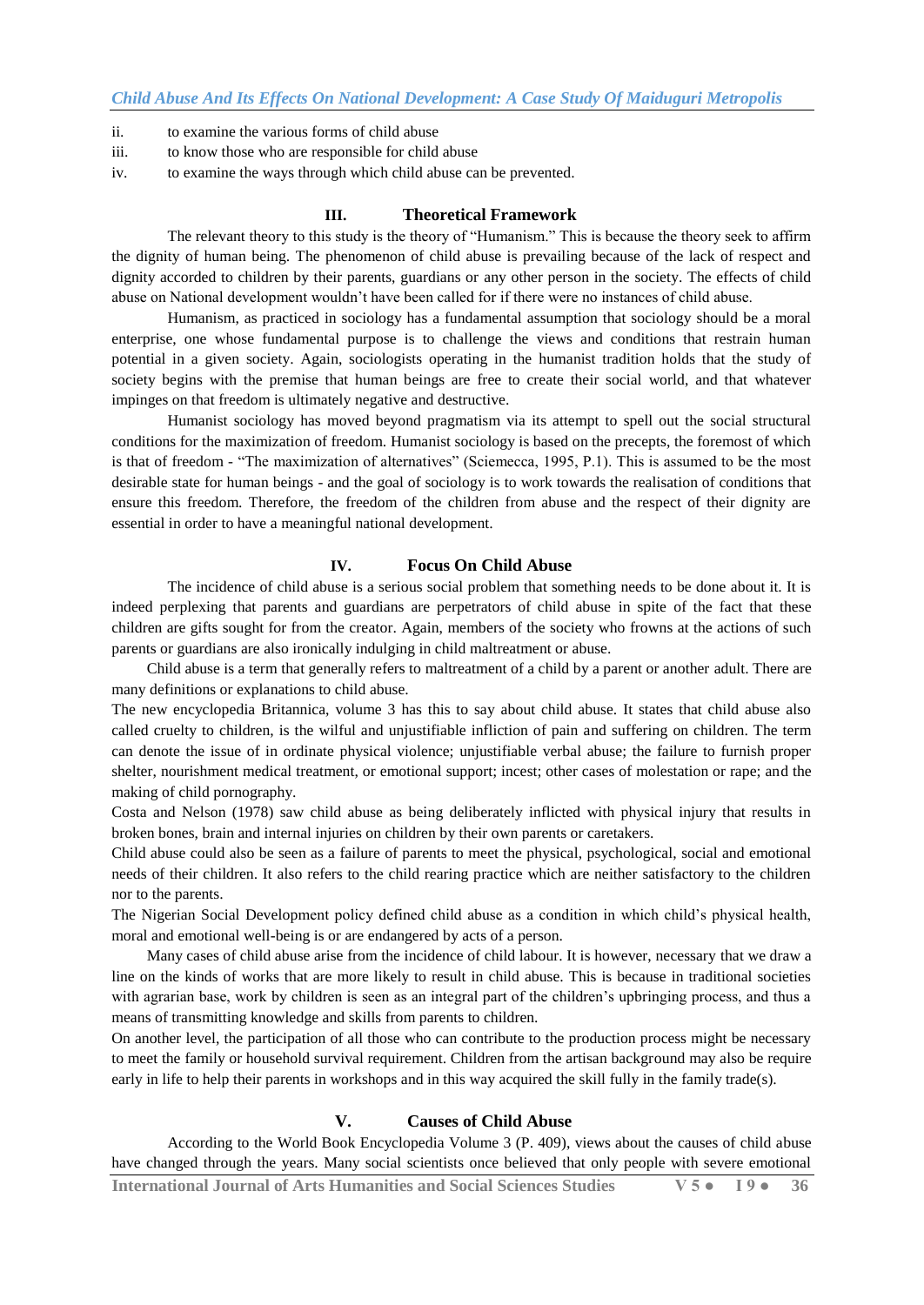problems would abuse children. However, studies indicate that most individuals who abuse children do not suffer from traditional psychiatric illnesses. Another common view is that abused children grow up to be abusive adults, a development referred to as the cycle of abuse. A high proportion of parents guilty of abuse and inhumane treatment of their children were physically and mentally maltreated themselves as children.

Abusive patterns of behaviour on the part of parents can be thought of as maladaptive responses to stressful situation and feelings of powerlessness. They represents adult"s warped efforts to master out of control situation or to regain psychological equilibrium through imposing their will and powers of control on their defenseless children.

 A substance abuse problem can coexist with various types of child maltreatment - physical abuse, psychological or emotional abuse, child neglect, and child sexual abuse. Tomison (1996a, P.6), who is an expert in the field of child maltreatment and prevention, observed that "consistently over the last thirty years, substance abuse has been increasingly cited as a contributory factor in child maltreatment." Substance abuse is often used as a global term which may encompass the use or abuse of a range of substance, such as alcohol, illicit drugs and prescribed drugs.

 Another cause of child abuse according to the World Book Encyclopedia Vol. 3 is stress. Parents who are unemployed, very isolated, or under great stress for the reasons are more likely to abuse their children than parents who do not have such problems. Children who are difficult to care for, such as premature infants, and handicapped children, create more stress for parents. Thus such children are more likely to be abused than are other children.

Today, many experts believe child abuse is widespread because society regards physical punishment by parents as a reasonable way of changing children"s behaviour. Thus adults who hurt children sometimes only intend to correct them and do not realize how easily children can be injured.

## **VI. Forms Of Child Abuse**

The various forms of child abuse include the following:

a. Physical Abuse:

This is the most common and most reported form of child abuse (National Committee for Prevention of Child Abuse, 1987), and include severe beating, burns, strangulations, human bites, or immersion in hot water resulting in brushes and welts, broken bones, scars or serious internal injuries. Walter (1987) defined physical abuse as "an action taken by a parent or surrogate caretaker that results in physical harm or injury to the child which leads to death of the child resulting from continued assault."

b. Sexual Abuse:

Sexual abuse is also found everywhere in the world. According to the National Committee for Prevention of Child Abuse (NCPCA) (1987), this include the exploration of a child for sexual gratification of an adult. Unlike the victims of physical abuse, the sexually abused girl do not show external marks of maltreatment she receives. But there is a strong psychological disturbances in the victim.

c. Physical Neglect:

Physical neglect as observed by the National Committee for Prevention of Child Abuse NCPCA (1987) is the withholding or failure by caretaker to give a child such basic necessities of life as food, clothing, shelter, medical care, attention to hygiene, and supervision needed for optimum physical growth and development. The basic responsibilities of parents depend or rather centers around the fulfilment of these physical needs of the children. It is the parent"s obligation to provide a nurturing home environment where children can develop in relative safety.

#### d. Medical Neglect:

According to Halperin (1979), medical neglect is the failure of a parent in providing medical treatment for suspected or diagnosed physical conditions of children. Parents who fail this are medically neglecting their children.

e. Emotional Abuse:

Child abuse does not involve only physical force alone but also involves emotional or psychological abuse. Emotional abuse according to Halperin (1979) involves action by a parent that the result is unhealthy personal and social development of the child. While the National Committee for Prevention of Child Abuse (NCPCA)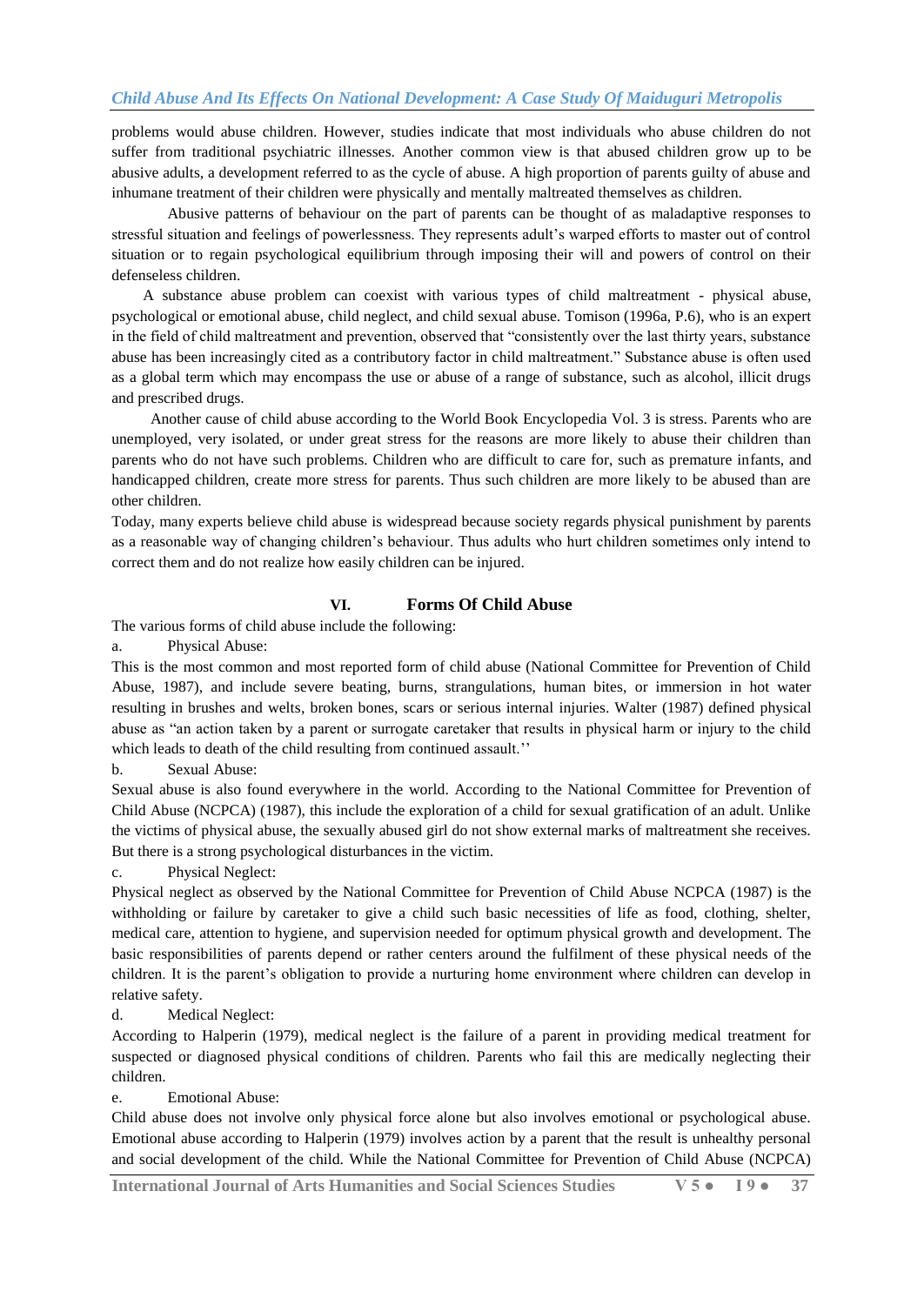posited that emotional abuse is a way of behaviour that constantly attract child emotional development and sense of self-worth. This includes criticisms, belittling, insulting and rejecting and non-provision of love, support or guidance.

# f. Emotional Neglect:

Emotional neglect is the failure of parents to provide their children with pre-requisites for healthy development as a result of omission rather than action. Most of the emotionally neglected children become delinquents because their love attention or affection needs are largely unsatisfied by the parents, Halperin (1979).

## g. Educational Neglect:

Education is a continual process which begins in infancy and lasts throughout life. It has the formal and informal phase. The formal phase takes place in schools where education directs students learning. The informal education on the other hand is received by the children from their parents. It is also an important part of their development Halperin (1979) believed that educational neglect occurs where parents fail to ensure that their children have opportunities of learning both in school and in the family.

## h. Child Abandonment:

Halperin (1979) observed that perhaps this is the ultimate kind of child abuse. He further said that the physical abandonment of children stands on a total rejection of the relationship existing between parents and their children. It involves leaving children anywhere uncared for and failure to back an older child left in the care of another person under the pretense that parents will return for the child and yet nothing has been done for the child"s continued sustenance,

#### i. Child Deaths:

Child maltreatment of severe cases may result in the death of a child. Between July 1989 and December 1993, 126 homicides involving children under the age 15 years (Strang, 1996) were reported; 26% of these (32 cases) were assessed as being fatalities due to child abuse. That is, "The assault upon the child was sudden and impulsive, the offender was the care giver at the time of the incident and the offender appeared to be expressing his or her rage or frustration through the imposition of "punishment of "discipline' upon the child" (Strang, 1996, P.4).

#### **VII. Focus On National Development**

 According to Walter Rodney (1972), development in human society is a many-sided process. At the level of the individual, it implies increased skill and capacity, greater freedom, creativity, self-discipline, responsibility and material well-being. Some of these are virtually moral categories and difficult to evaluate depending as they do on the age in which one lives, one's class origins, and one's personal code of what is right and what is wrong. However, what is indisputable is that achievement of any of those aspects of personal development is very much tied in with the state of the society as a whole. At the level of social groups, therefore, development implies an increasing capacity to regulate both internal and external relationships. Much of human history has been a fight survival against natural hazard and against real and imagined human enemies, Rodney (1972).

 Development in the past has always meant the increase in the ability to guard the independence of the social group and indeed to infringe upon the freedom of others. Something that often came about irrespective of the will of the persons within the societies involved Rodney (1972).

National development can be understood when we consider the various indices of development. More often than not, the term "development" is used in an exclusive economic sense, the justification being that the economy itself is an index of other social features Rodney (1972). What then is economic development? A society develops economically as its members increase jointly their capacity for dealing with the environment, this capacity for dealing with the environment is dependent on the extent to which they understand the laws of nature (science), and the extent to which they put that understanding into practice by devising tools (technology), and on the manner in which work is organized Rodney (1972).

 To expatiate more on economy as an index of development, the World Bank uses the GNP per capita as a measure of development. The GNP per capita is the Gross National Product divided by the population, to allow comparisons between countries of widely differing population size. The GNP per capita measures the annual output of tradable goods divided by the total population to arrive at a figure which is expressed in monetary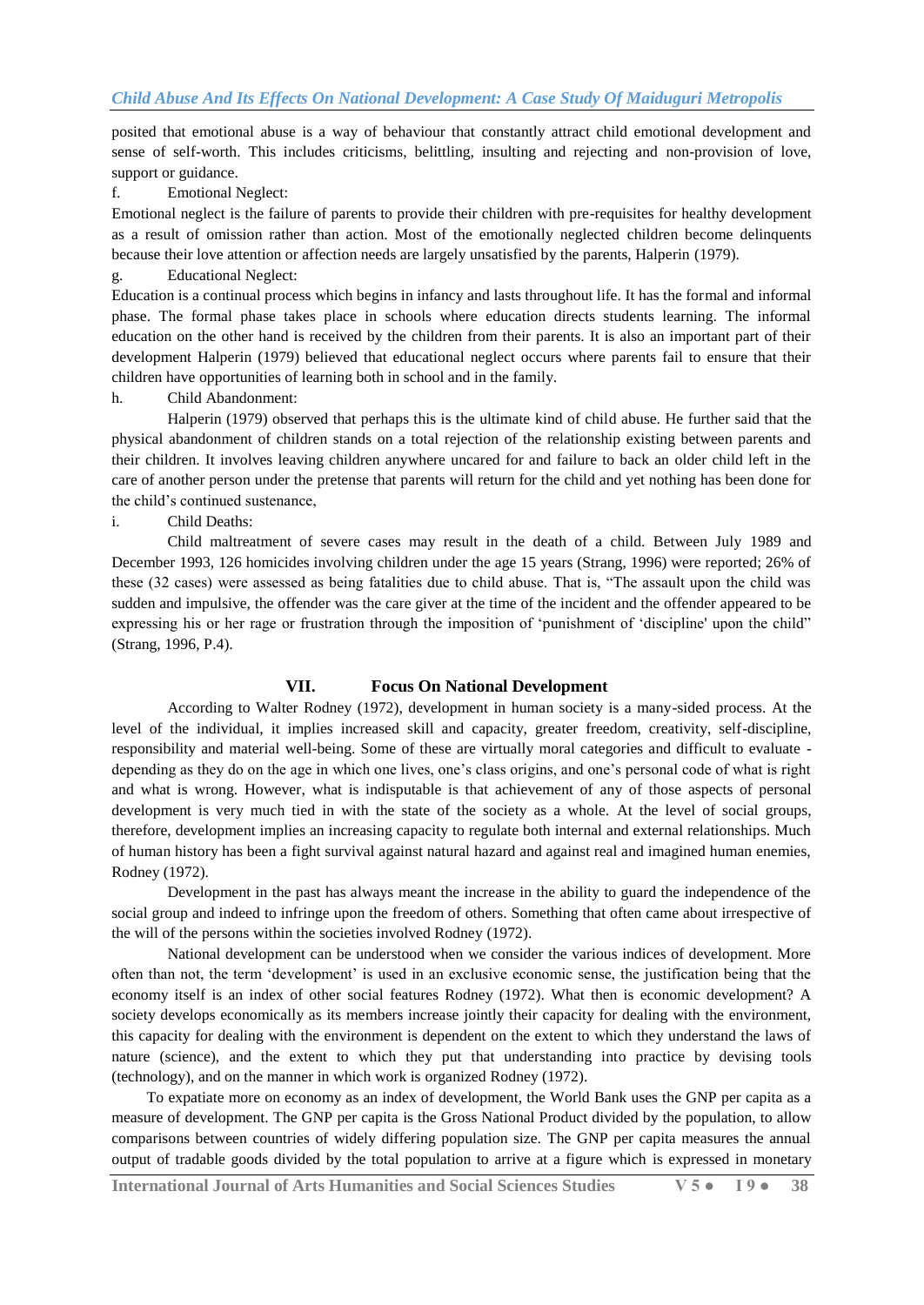terms more commonly in the U.S. dollars Thomas et. al., (1994). This does not however explain National development in total. There are other social indicators of development which includes the "Physical Quality of Life Index" (PQLI), and "Human Development Index" (HDI).

The Physical Quality of Life Index (PQLI) is developed by Morris (1979). This measures three things-Life expectancy, infant mortality, and adult literacy - and provides an index based on an average of all the three indicators for each country. The idea is to reflect the distribution of social benefits. The index is based on results rather than the amount spent on achieving them.

 The Human Development Index (HDI) was devised by the United Nations Development Programme (1990). It considers Life expectancy, educational attainment (measured by adult literacy and average years of schooling), and finally the satisfaction derived from income, that is, does the income leads to any change in a given country? National development is therefore the growth and progress in all the structures of the society in a nation.

#### **VIII. Effects Of Child Abuse On National Development**

 The effects of child abuse on National development cannot be overemphasized. To begin therefore, Dulge, Bates and Petti (Science, 31st December 1990) in their study found that children who have been subjected to physical abuse by their parents tend to exhibit violent behaviour towards others later in life. Accordingly, they went further to stress that individuals who had been found by juvenile courts as physically abused or neglected during their childhood were more likely to abuse others as suggested by their criminal records of violence as adults. These criminals are therefore a major setback to peaceful coexistence of the society which is a major base for national development.

 Walter Rodney (1972) made mention of a country developing economically by its members jointly increasing their capacity to deal with their environment and that is dependent on the extent to which they understand the laws of nature (science) and the extent to which they put that understanding into practice by devising tools (technology). The issue of science and technology is raised here. But how can a nation advanced in science and technology where large number of children are educationally neglected? Where this prevails therefore, the effect is to make such a nation science and technologically backward and in education generally.

Education is believed to serve as a catalyst to enlightenment, development and progress. But parents and guardians fail to ensure that their children have opportunities of learning both in school and in the family, Halperin (1979). This deprive children to learn in areas of commerce, medicine, architecture, law, international relations morals and values of the society as they become adults because of the ill foundation. This is also detrimental to National development.

 Child deaths are reported by Strang (1996) as a serious issue. Deaths resulting from child abuse all over the world is difficult to ascertain. However, what is known is that many children globally lose their lives because of child maltreatment. Child deaths therefore, deprives a nation of potentials born into it, who could be endowed with wisdom and enterprise, good leadership qualities and other positive social and intellectual abilities that would have led the nation to greater developments.

Emotional abuse and neglect as noted by Halperin (1979) can result into a number of consequences on a child which would affect him/her in adulthood. There would be no psychological maturity and also lack of self-worth. Therefore, an imbalanced adult is the result, who would not be capable of handling difficult situations or who cannot be good leader to his/her family talk less of leading the society at large. A nation full of such people stand the risk of not having devoted and patriotic citizens who can uphold and maintain the values of their fatherland.

# **IX. METHODOLOGY**

 The researcher adopted primary data in carrying out this research. The primary data include questionnaire and interview. The use of the two instruments is opted for so as to get a more comprehensive outcome as both would complement one another.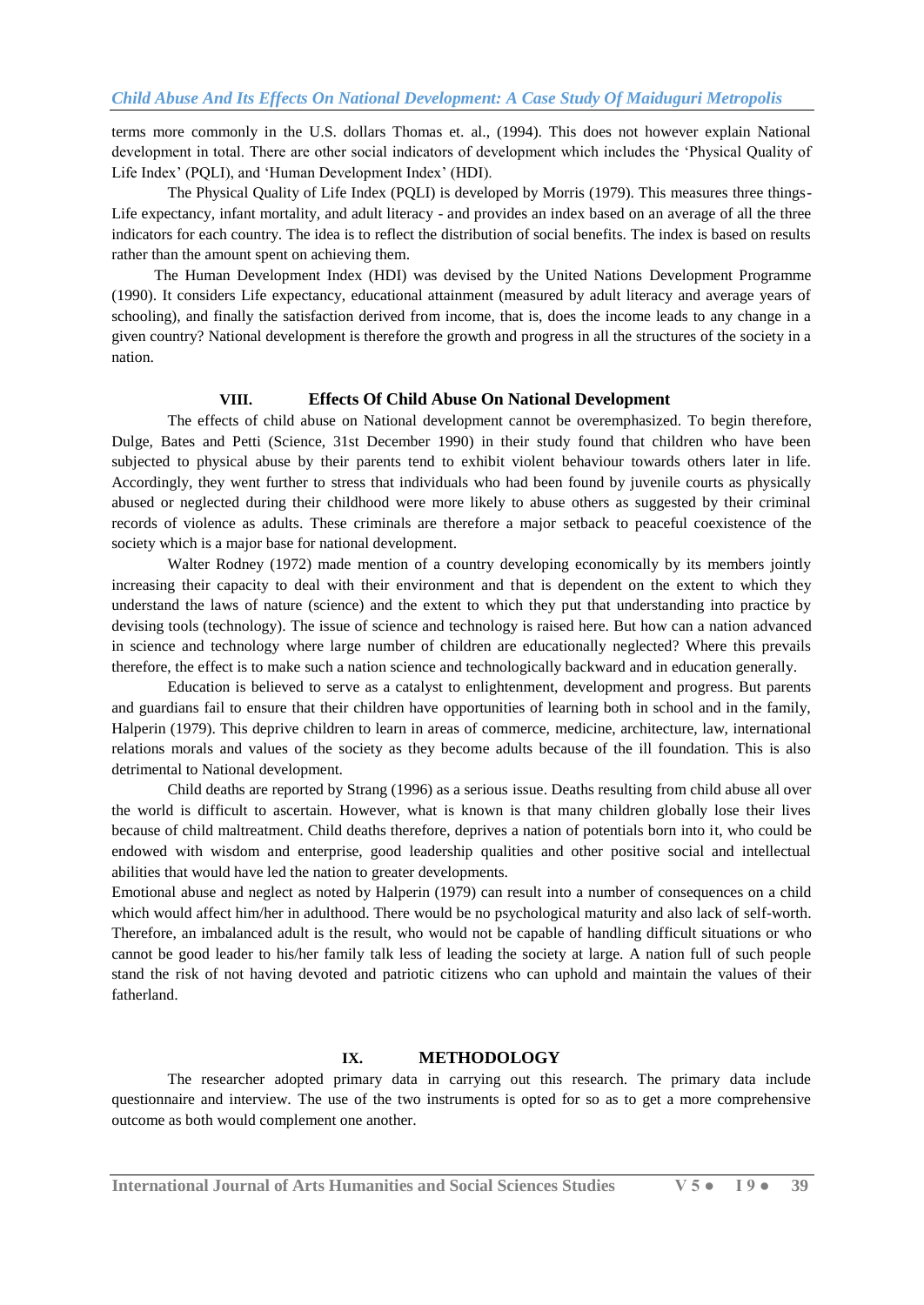### **X. Sampling Design**

It is obvious and practically difficult to have a view of every resident person in the area of this study on the subject matter. That is why the sample size is restricted to 260 individuals. 250 of the respondents were given questionnaires which comprises of both the young and matured adults, men and women, literate and illiterates. The illiterates had the questionnaires administered to them. While 10 other respondents were interviewed. The questionnaires were distributed in 5 wards of Maiduguri which includes Mafoni, Fezzan, Bulabulin, Gwange and Old G.R.A. Each ward had 50 questionnaires. The wards were selected through judgmental sampling and the respondents through accidental sampling. For the respondents for the interview, one specific individual is contacted such as the ward head or a person that has been part of the ward for a long period of time. In addition, another person is accidentally picked so as to give his/her own view. This means each ward has two (2) respondents for the interview making the total of 10. The findings therefore is generalized to the whole of Maiduguri Metropolis.

## **XI. Statistical Design**

The data collected was classified into two categories based on the type of instrument used in the collection of the data, that is, questionnaire and interview. The information obtained through the questionnaire was analyzed by the use of tables which involves number of persons and percentages. While the information obtained through the interview was analyzed and presented.

#### **XII. Background To The Study Area**

Maiduguri is the capital of Borno State in Nigeria, it is located on latitude 115° and Longitude 135°. It is the largest town in the North-eastern part of the country. Borno State is bordered by the republic of Niger to the North, Chad to the North-east and Cameroon to the east.

Modern Maiduguri was founded in 1902 when the installed Shehu Bukar Garbai, who was moved from Kukawa, the nineteenth century capital of Borno to Maiduguri. It was established near the old town of Maiduguri, founded in 1972.

The climate of Maiduguri is favourable with a mean annual maximum temperature of 34.80c. The months of March and April are the hottest periods of the year with temperature ranging between  $30^{\circ}$  -  $40^{\circ}$ c. It is usually cold and dry during the harmattan, that is, November to January being the coldest months.

Maiduguri is a cosmopolitan town. It is inhabited by all the ethnic groups in Nigeria, however, the principal ethnic group in the town is Kanuri. The Kanuri according to legend, came from

Yemen. The population of Maiduguri is projected to have the million mark. Although English is the official language, Hausa and Kanuri are widely spoken. Old Maiduguri has been a center of learning and commercial activities as far back as the seventeenth century.

Maiduguri is a town full of tourist attraction. The Shehu"s palace is significantly noted by tourist from all parts of the world. The Maiduguri Museum, situated within fifteen minutes" drive from the University campus, preserves collections from the history of Borno. Other places of interest in Maiduguri include the Kyarimi Park (200), and Lake Alau along Bama Road. Recently visitors have been attracted by the irrigation activities in the Lake Chard Basin, while the lake itself form an excellent resort.

# **XIII. RESULTS**

The data sourced from the field was analyzed through the use of tables based on simple percentages. The rate of return for the 250 questionnaires distributed in 5 wards was 248. The rate was very high due to the resilience and hard work committed to the research.

| Wards selected | <b>Respondents</b> | Percentage $(\% )$ |
|----------------|--------------------|--------------------|
| Mafoni         | ĆŪ                 |                    |

# **Table 1: Rate of return of questionnaires**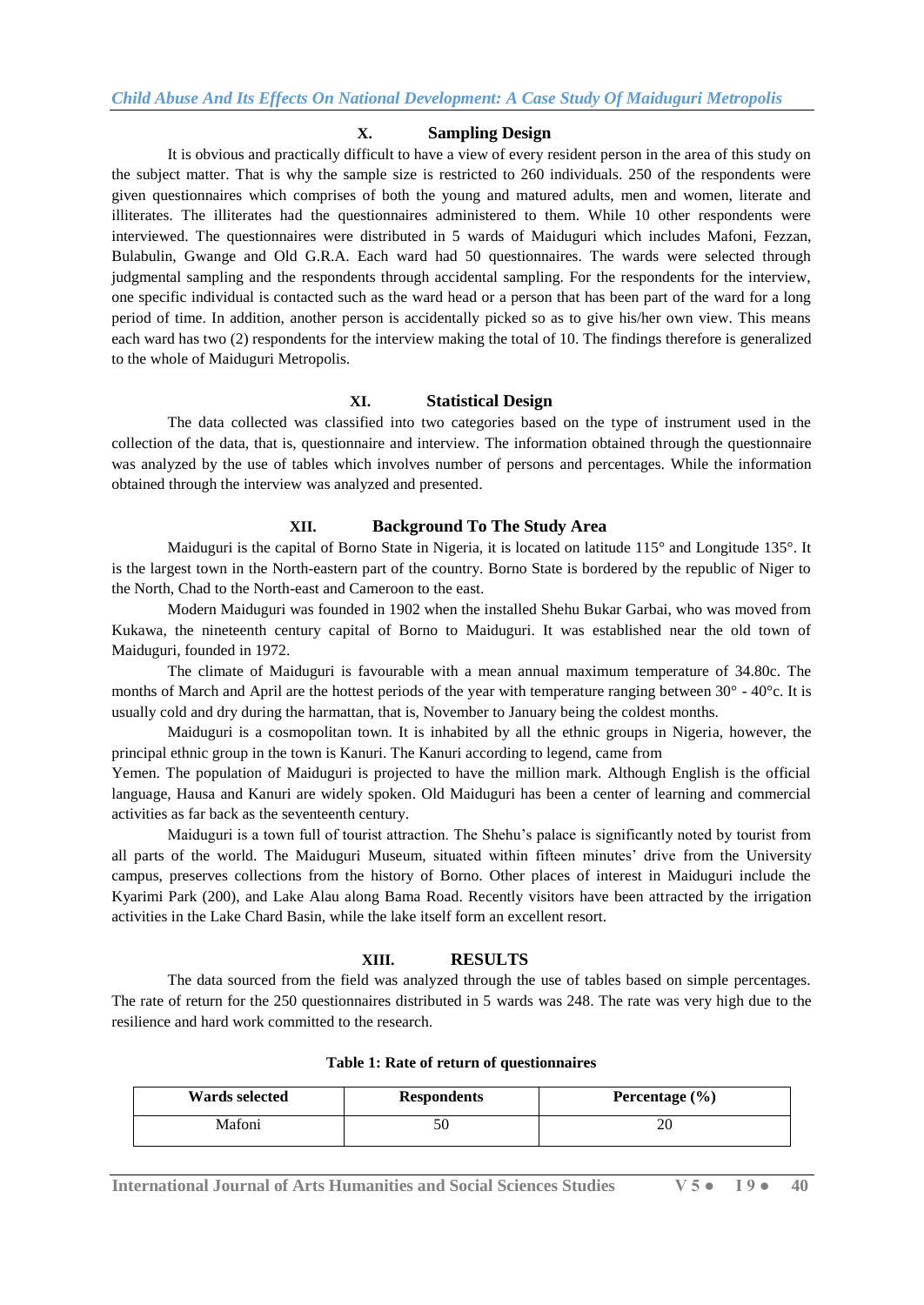# *Child Abuse And Its Effects On National Development: A Case Study Of Maiduguri Metropolis*

| Fezzan       | 50  | 20         |
|--------------|-----|------------|
| Bulabulin    | 48  | 18         |
| Gwange       | 50  | 20         |
| Old G.R.A    | 50  | 20         |
| <b>Total</b> | 248 | <b>100</b> |

Source: Field Survey, 2019.

## **Table 2: Respondents Demographics**

| <b>Variables</b>              | <b>Frequency</b> | Percentage (%) |
|-------------------------------|------------------|----------------|
| Gender                        |                  |                |
| Male                          | 154              | 62             |
| Female                        | 94               | 38             |
| <b>Marital Status</b>         |                  |                |
| Married                       | 81               | 32.7           |
| Single                        | 143              | 57.7           |
| Divorced                      | 24               | 9.6            |
| <b>Educational background</b> |                  |                |
| Primary education             | 33               | 13.3           |
| Post Primary education        | 95               | 38.3           |
| Tertiary education            | 117              | 47.1           |
| None of the above             | 3                | 1.2            |
| Occupation                    |                  |                |
| <b>Business owners</b>        | 74               | 29.9           |
| Civil servants                | 70               | 28.2           |
| Farmers                       | 11               | 4.4            |
| Jobless                       | 84               | 33.9           |
| None of the above             | 9                | 3.6            |
| <b>Religion</b>               |                  |                |
| Islam                         | 151              | 60.9           |
| Christianity                  | 72               | 29             |
| <b>Traditional Religion</b>   | $8\,$            | 3.2            |
| None of the above             | 17               | 6.9            |

Source: Field Survey, 2019

## **Causes of child abuse**

81.4% of the respondents believes that poverty is the cause of child abuse. 2.4% believes or indicates that it is living with single parent. 8.9% on the other hand shows that the cause of child abuse is as a result of large number of children in a family. 5.2% attributes child abuse to emotional problems and only 2% relates it to religious beliefs and practices.

## **Whose children are mostly abused in Maiduguri?**

77.8% indicated that the children of the very poor people are the ones mostly abused in Maiduguri. 2.8% says that it is the children of the moderately poor people. 5.2% says that is the children of the rich, while 14.1% indicates that is all of the above.

## **The educational qualification of those who abuse children.**

43.5% have only primary education. 10.9% have post primary education, 8.5% have tertiary education, while 37% belong to none of the above.

## **People abuse children ignorantly**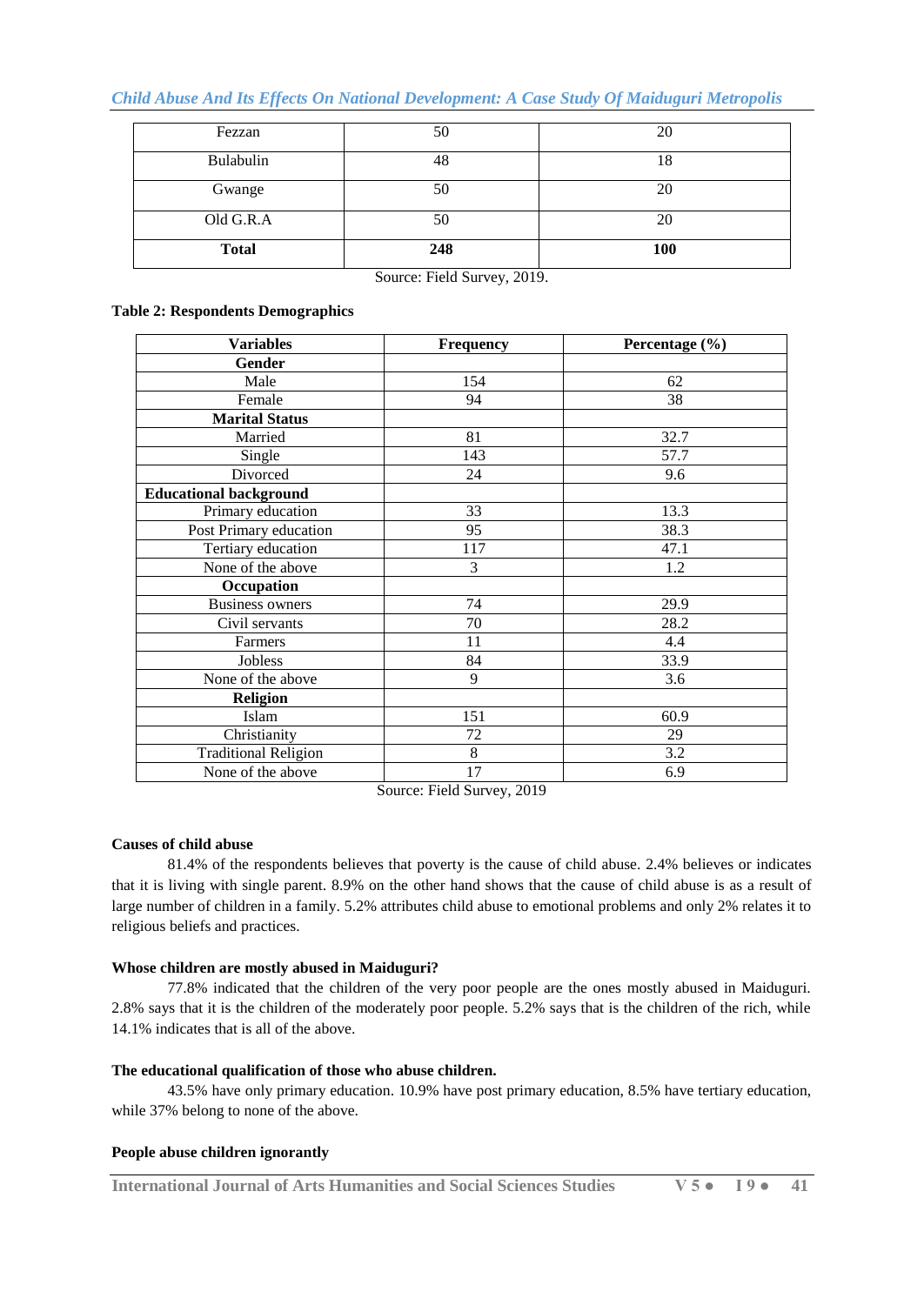41.1% out of the total respondents agreed that people abuse children ignorantly. 39.1% strongly agreed, 10.5% disagreed, while 9.2% strongly disagreed.

#### **Does taking of alcohol and drug abuse leads to abuse of children?**

93.1% of the respondents answered yes while 6.9% answered no.

#### **Most people beat children severely as a form of correction**

77.8% of the respondents agrees that most people beat children severely as a form of correction, while 22.1% says no.

## **Is hawking a form of child abuse?**

85.9% of the respondents answered yes while 14.1% answered no.

## **Child sexual abuse is rampant in Maiduguri**

 73% of the respondents says yes there is rampant child sexual abuse in Maiduguri. 14.9% says No, while 12% says they don"t know.

#### **Child neglect causes psychological problem on the child**

 44.8% of the respondents agreed that child neglect causes psychological problem on the child. 46.3% strongly agreed, 6.9% disagreed, while 2% strongly disagreed.

#### **People care for their children**

 58.4% of the respondents agreed that people care for their children always, 36.7% sometimes, and 2.4% never, while 2.4% indicates that they don"t know.

#### **Who are those responsible for child abuse?**

39.9% of the respondents believes that parents are responsible for child abuse. 16.5% indicates that guardians are the ones responsible. Those who attribute it to other relatives are 7.5%, while those who indicated that any adult in the society is 5.6%, while all of the above is 30.2%.

#### **Abused children are likely to cause problem in the society.**

93.1% of the total respondents answered yes. 4.8% answered no, while 2% answered they don"t know.

#### **The children are a nation's hope for tomorrow**

The percentage of the people that says yes is 98.3%. Those that says no is 1.2%, while those that said I don"t know is 0.4%.

## **Child abuse can hinder national development**

50.8% agreed that child abuse can hinder national development. 45.1% strongly agreed, 1.6% disagreed, and 2.4% strongly disagreed.

### **Responses Elicited through Interview**

1. The respondents" understanding of child abuse. Their understanding of child abuse includes the following:

- i. Misleading children through abnormal upbringing.
- ii. Lack of basic care for a child
- iii. Failure to have concern for child"s moral behaviour and character
- iv. Denial of child"s right in the family.
- v. Lack of respect or sense of reasoning towards a child.

2. The activities or circumstances that results in child abuse. Some of the circumstances or activities as suggested by the respondents includes:

## i. Hunger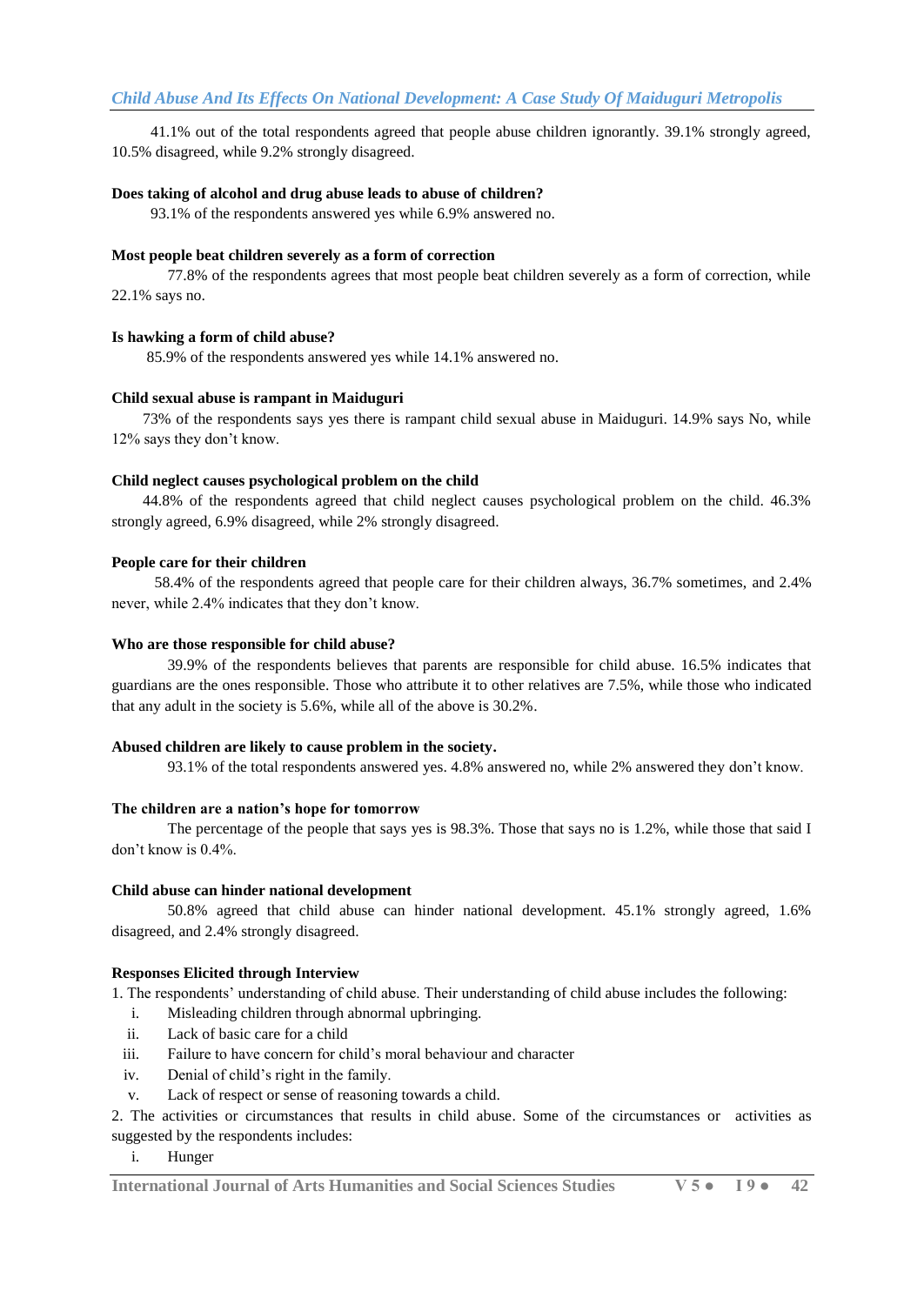- ii. Hawking
- iii. Making children to carry heavy loads beyond their capacity
- iv. Sending children during school hours
- v. Children engaged in self-employed jobs
- vi. Poverty
- vii. Lack of parental care as a result of a broken home.

But one of the respondents says that, the government knows best the circumstances or activities classified as child abuse.

3. Reasons why people engage children in such activities or place them under such circumstances.

- The respondents gave their views in this manner:
- i. Most parents and guardians are deliberately running away from responsibility
- ii. Some parents or guardians do so because of poverty
- iii. Carelessness and irresponsibility of the parents or guardians
- iv. Pursuit of money and material things at the expense of the welfare of the child.

4. Do the activities or the circumstances affects the future of the child?

- All the respondents answered affirmatively, some of the reasons they gave includes:
- i. All the negative aspects of social life is learned in childhood.
- ii. They may suffer psychological depression in adulthood when they see the achievements of their mates in terms of education, wealth and morality.

5. Parents and guardians only are responsible for child abuse do you agree?

Two of the respondents said yes because of the immediate custody of child they have. Five said no; and their reasons is that a child is part of the society and could be a victim of abuse by any adult in the society. Two other respondents also said no. They are of the opinion that government is also responsible for child abuse by not providing sound education to children. One of the respondents said that he cannot say anything on this. 6. Are you aware of any strategy(s) for preventing child abuse in Maiduguri?

Six out of the respondents are not aware of any of such strategy, while three said that they are aware of

that. The strategies are those put in place by the UNICEF and the government of Nigeria through campaign in the mass media.

7. Are the strategy(s) effective? If No what is the problem(s)?

Out of the three respondents that said they are aware of the strategies for preventing child abuse, one said that the strategy is effective especially in changing the orientation of people towards children. Two others said that the strategies are not effective because of bad leadership of those given the responsibility to prevent child abuse. And they also believe that it is a gradual process.

8. In what way do child abuse affects national development? According to the respondents, child abuse affects national development in the following ways:

- i. It gives bad image to a nation, that is, when all the streets in a country is full of children that are hawking or begging.
- ii. Children that are brutalized would grow to be aggressive adults thereby leading to many other social problems.
- iii. A nation would have psychologically and emotionally imbalanced leaders.
- iv. A child would be hindered to develop his/her potentials as he/she grows.
- v. When children are not taught what they are supposed to know at their young age, when they become adults, they would be forced to learn those things they did not know in their childhood which is a major setback to a country.
- 9. Suggest ways through which child abuse can be prevented.
	- The respondents gave various suggestions which includes the following:
	- i. Government should stop child hawking
	- ii. There should be campaign to encourage children enrolment in schools
	- iii. Parents or guardians should stop engaging children in a profession or occupation without the educational background of such a profession or occupation.
	- iv. There should be campaign against early marriages